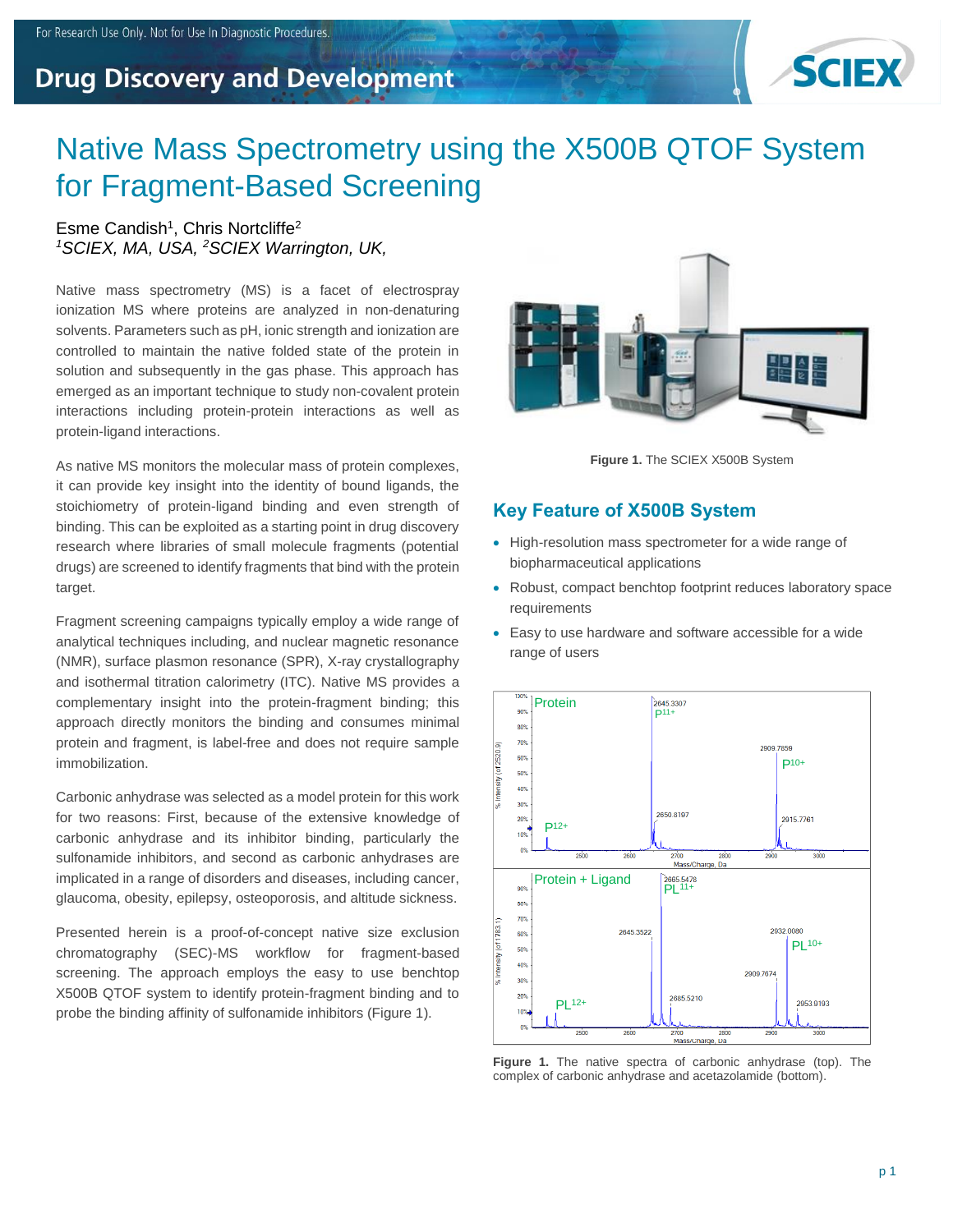

#### **Methods**

**Materials and Sample Preparation:** Carbonic anhydrase Isozyme II from bovine erythrocytes, acetazolamide benzenesulfonamide, and ethoxzolamide were purchased from Sigma. The fragments were prepared at a 1M stock solution in dimethyl sulfoxide (DMSO) and working solution, diluted in DMSO, were prepared. A 1 μL aliquot of each working solution was spiked into 99 uL 10 μM of carbonic anhydrase in 50 mM ammonium acetate.

*Chromatography:* Separation was accomplished using an ExionLC™system fitted with a polyLC polyHYDROXYETHYL A Column 60 Å, 1 mm x 50 mm or 2.1 mm x 50 mm. Mobile Phase A was 100% water while Mobile Phase B was 100 mM ammonium acetate. The isocratic method employed 50% A and 50 % B with a flow rate of 350-600  $\mu$ L min<sup>-1</sup>. Flow injection analysis (FIA) was run using a flow rate of  $350$ - $\mu$ L min<sup>-1</sup>. A 2  $\mu$ L injection was employed.

*Mass Spec:* A SCIEX X500B QTOF-MS system with a Turbo V<sup>™</sup> source was employed. SCIEX OS software was employed for data acquisitions, and within the same run experiment, 1 and 2 monitor the protein and the fragment respectively. The MS parameters are listed in Table 1.

*Data processing:* Data was processed using Explorer and Bio Tool Kit within the SCIEX OS software. Optimal reconstruction was achieved using a start and stop mass of 25000 and 30000 Da respectively. The step mass was 1 Da, and the input spectrum resolution was double the resolution of the raw spectra.

#### **Table 1. MS Parameters**

|                            | <b>Experiment 1</b> | <b>Experiment 2</b> |
|----------------------------|---------------------|---------------------|
| Polarity                   | Positive            |                     |
| Intact Protein Mode        | Оn                  |                     |
| GS1 (psi)                  | 50                  |                     |
| GS2 (psi)                  | 50                  |                     |
| Curtain Gas                | 35                  |                     |
| CAD Gas                    | $\overline{7}$      |                     |
| Temperature (°C)           | 300                 |                     |
| TOF Start Mass (Da)        | 2000                | 100                 |
| TOF Stop Mass (Da)         | 4000                | 500                 |
| Accumulation Time (s)      | 0.1                 | 0.1                 |
| Spray Voltage (V)          | 5500                | 5500                |
| Declustering Potential (V) | 150                 | 80                  |
| Collision Energy (V)       | 5                   | 10                  |
| Time bins to sum           | 120                 | 6                   |

Figure 1. shows the mass spectra of carbonic anhydrase in the native state. Compared with the spectra of a denatured protein obtained using a low pH mobile phase there are relatively few peaks in the spectra. The spectrum contains a narrow chargestate distribution with charge states ranging from 10+ to 12+, which indicates that the protein (P) retains a folded, native-like conformation (Figure 1 top). Carbonic anhydrase is a Zn(II) containing metalloenzyme; the sulfonamide inhibitors noncovalently bind with the protein through chelation to the Zn(II) ion in the binding pocket.<sup>3</sup> Three sulfonamide ligands (L) were investigated in this study; these were acetazolamide (222.25 Da), benzenesulfonamide (157.19 Da) and ethoxzolamide (258.32 Da). As carbonic anhydrase contains just one binding site the ligand is expected to bind at a 1:1 ratio. Figure 1 (bottom) shows typical mass spectra of a positive fragment hit. A positive hit is easily identified by the additional signals at 10+, 11+ and 12+ that corresponds to the protein-ligand complex (PL). In this example, the spectra shown is for carbonic anhydrase and acetazolamide.

The traditional approach of undertaking a fragment screening assay employs nano-infusion for sample delivery prior to native MS. However, the need to implement a robust high throughput solution is apparent for the analysis for fragment-based screening. In this work, we chose to employ SEC prior to native MS. Two key factors must be considered when implementing SEC into the workflow. First, once  $P + L \rightleftharpoons PL$  is disturbed time to detection must be minimized to limit koff. Second, desolvation conditions must be soft to maintain the PL complex. For this work, the column employed was a polyHYDROXYETHYL A as analysis could be achieved in less than 10 seconds with a flow rate of 450 μL min-1 . This column is also employed as the first dimension SEC separation in an affinity screening mass spectrometry (ASMS) workflow.

Integrating SEC into the workflow affords three key benefits. The first is that buffer exchange is not required prior to analysis as buffer components that may suppress protein signal are resolved from the protein peak due to their smaller size. The removal of tedious sample preparation has the potential to increase assay throughput. The second advantage afforded to the SEC native MS workflow is the ability to utilize higher fragment concentrations (Figure 2). This is of considerable benefit for weaker binding fragments which require a higher concentration for the detection of the complex. The use of high concentrations of fragment can be detrimental to an infusion-based assay as non-specific adduct formation can occur during the ionization leading to false positives (Figure 3 bottom). <sup>1</sup> As SEC separates the ligand from the complex, this phenomenon is mitigated increasing the confidence of a positive hit (Figure 2).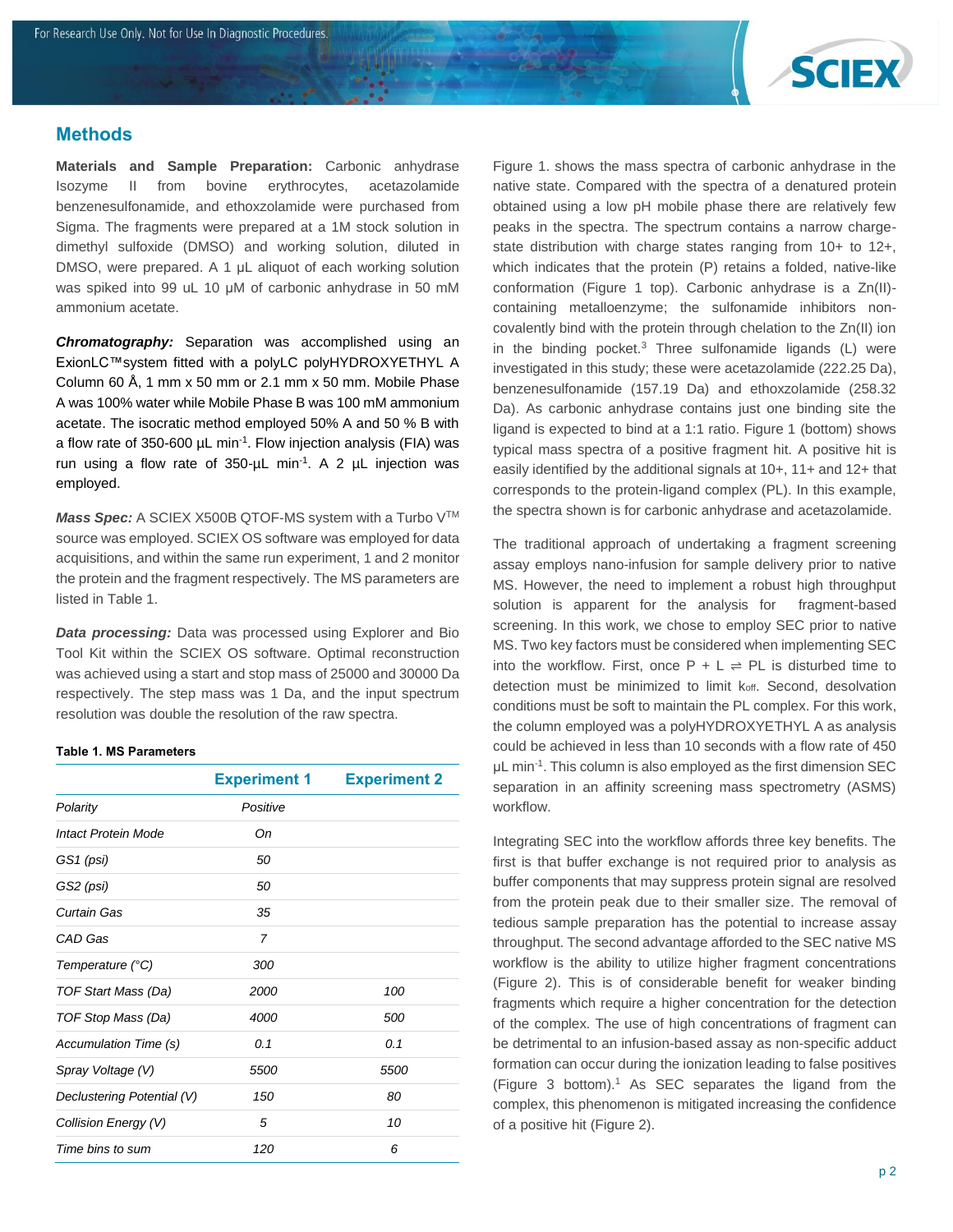



**Figure 2.** The SEC-MS separation of the 10 μM carbonic anhydrase and ethoxzolamide PL complex (blue) from the unbound ethoxzolamide (pink) with an initial ligand concertation  $L_0$  of 50 µM..

The final benefit of implementing SEC into the workflow is the ability to separate dimethylsulfoxide (DMSO) from the protein. In small molecule drug discovery, the protein is typically stored in DMSO. The presence of DMSO can complicate data interpretation as the presence of a low concentration of DMSO has been shown to shift the charge envelope to a lower charge state (Figure 3 bottom). In addition, DMSO is also a supercharging agent and can concentrate in the gas phase and influence the native structure. 2 In this work, the presence of DMSO does not alter the charge state of the protein when SEC-MS is employed as shown in Figure 3 the dominate charge state with DMSO separated out by SEC-MS remains as +11. In contrast, when a simple FIA analysis is used no separation is achieved, and the presence of DMSO leads to a charge state shift with +8 as the dominate charge state.



**Figure 3.** The SEC-MS separation of the carbonic anhydrase and ethoxzolamide complex (top) and flow injection analysis-MS (bottom).  $P = 10$  μM and  $L_0 = 50$  μM..

To ensure the reaction,  $P + L \rightleftharpoons PL$  had reached a steady state the signal intensity of the P and the PL were monitored over a time course. The fragment was mixed into the carbonic anhydrase and

analyzed directly, time point 0 min. The reaction was monitored sequentially at 5 min intervals to until the steady state of PL was reached. Figure 4. demonstrates the time course study of the acetazolamide and carbonic anhydrase complex and highlights that under these reaction conditions the  $P + L \rightleftharpoons PL$  steady state was achieved by approximately 15 mins. Therefore, all MS analyses were undertaken >15 min post ligand addition.



**Figure 4.** A time course study of the carbonic anhydrase and acetazolamide complex.

The raw native spectra can be quickly reconstructed using the parameters provided in the experimental section. Figure 5. demonstrates the reconstructed spectra of carbonic anhydrase. The mass of the reconstructed protein, 29087.7 Da, compares favorably to the calculated mass of carbonic anhydrase lysozyme II with 5 ppm accuracy. <sup>4</sup> As seen in Figure 5, if the fragment is non-covalently bound to the protein, then the signal of the noncovalent complex of PL is observed in addition to the protein itself. This approach to fragment-based native MS screening provides immediate insight into whether the fragment is a binder or a nonbinder. The binding affinity can be calculated by analyzing a ligand titration curve against a fixed concentration of protein. As seen in Figure 4, the binding pocket of carbonic anhydrase is saturated with less than 10 μM of ethoxzolamide. This correlates well with previous studies which have shown the saturation of the binding pocket of carbonic anhydrase at approximately 5. μM.<sup>5</sup>

Additionally, as we are utilizing accurate mass MS, the  $\Delta$  Da between P and PL provides the molecular weight of the fragment and therefore is highly informative for fragment identification. Figure 5 shows a mass shift of 258.3 Da,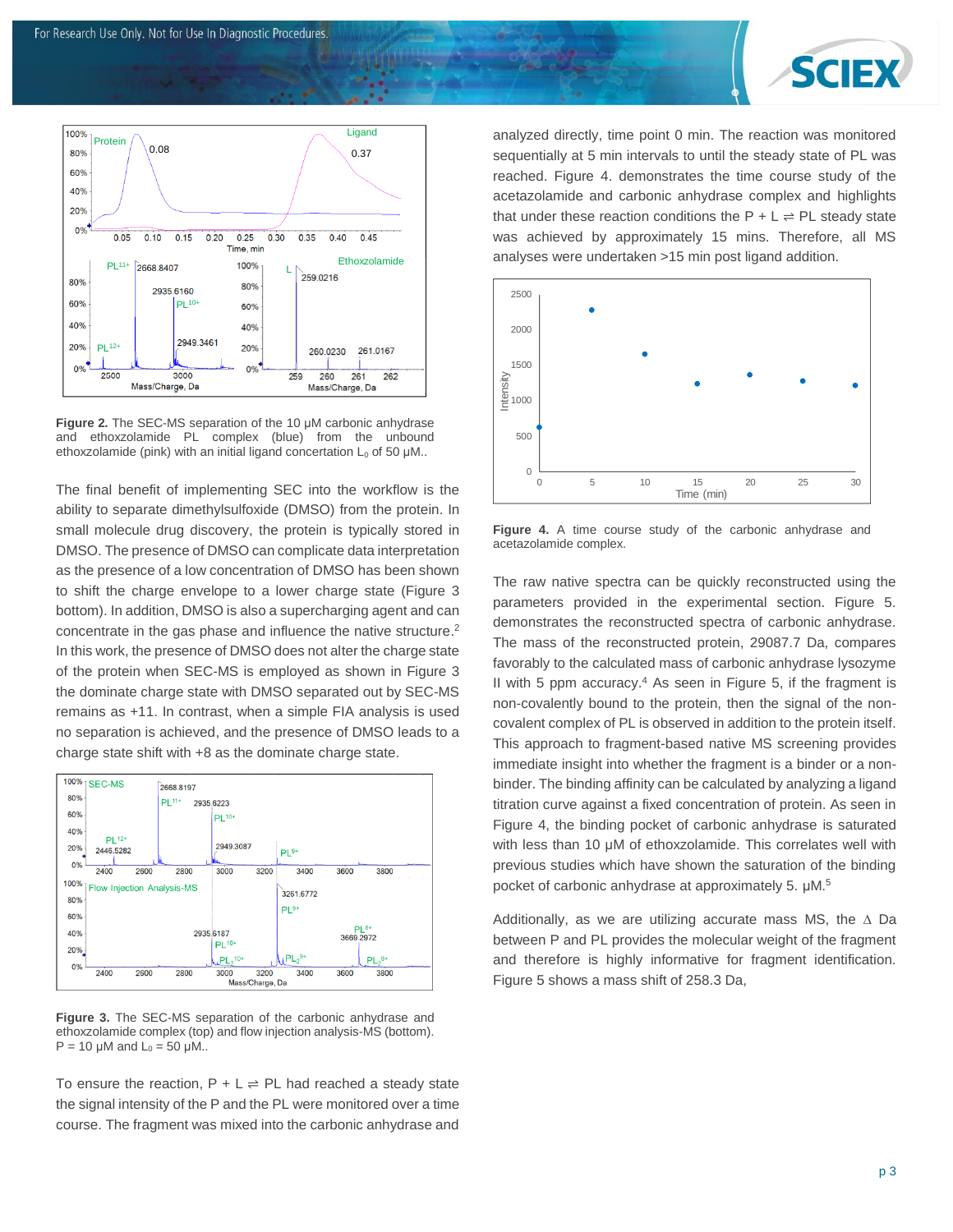



**Figure 5.** A time course study of the carbonic anhydrase and acetazolamide complex.

However, a simpler approach can be to calculate a relative affinity ranking of the fragment. This can be calculated from the spectral intensity of the protein-ligand complex (%PL) relative to the spectral intensity of the protein.<sup>2</sup> The %PL can be calculated using equation 1.

$$
\% PL = [I_{PL}/(I_P + I_{PL})] \times 100 \tag{1}
$$

Figure 6. demonstrates the mass shift of ethoxzolamide, acetazolamide, and benzenesulfonamide with mass shifts 258.3, 222.3 and 157.3 Da respectively. The ratio of P to PL can also provide a quantitative insight into the fragment binding affinity. The PL peak for ethoxzolamide and acetazolamide are considerably more intense than the PL peak for the benzenesulfonamide complex suggesting that the ethoxzolamide and acetazolamide have stronger affinities for the carbonic anhydrase.

The relative affinity rankings for ethoxzolamide, acetazolamide and benzenesulfonamide were calculated. The %PL was determined to be to 93%, 84% and 51% for ethoxzolamide acetazolamide and benzenesulfonamide respectively.

Göth and co-workers have determined that a suitable threshold for a positive hit is 20%.<sup>2</sup> Using these criteria fragments analyzed here should be considered positive hit and a suitable fragment for analysis. The %PL determined here are supported by the dissociation constants  $(K_d)$  of, 0.7, 7 and 440 nM for ethoxzolamide, acetazolamide and benzenesulfonamide respectively as described by Connell *et al.*. 6



**Figure 6.** The reconstructed spectra of carbonic anhydrase complexed with ethoxzolamide (top), acetazolamide (middle) and benzenesulfonamide (bottom).  $P = 10 \mu M$  and  $L_0 = 50 \mu M$ .

The robustness of the MS, in-particular the source design, is critical for native analysis due to the continual introduction of a high concentration of salt in the mobile phase. The robustness of the system is demonstrated in Figure 7. This figure shows 50 injections of carbonic anhydrase during an overnight sequence. Each of the 50 raw spectra was reconstructed, and the mass accuracy of the protein was determined. As Figure 7 reveals, the ppm error was within 5 ppm for each of the 50 injections confirming the robustness and suitability of the X500B QTOF system for native MS.